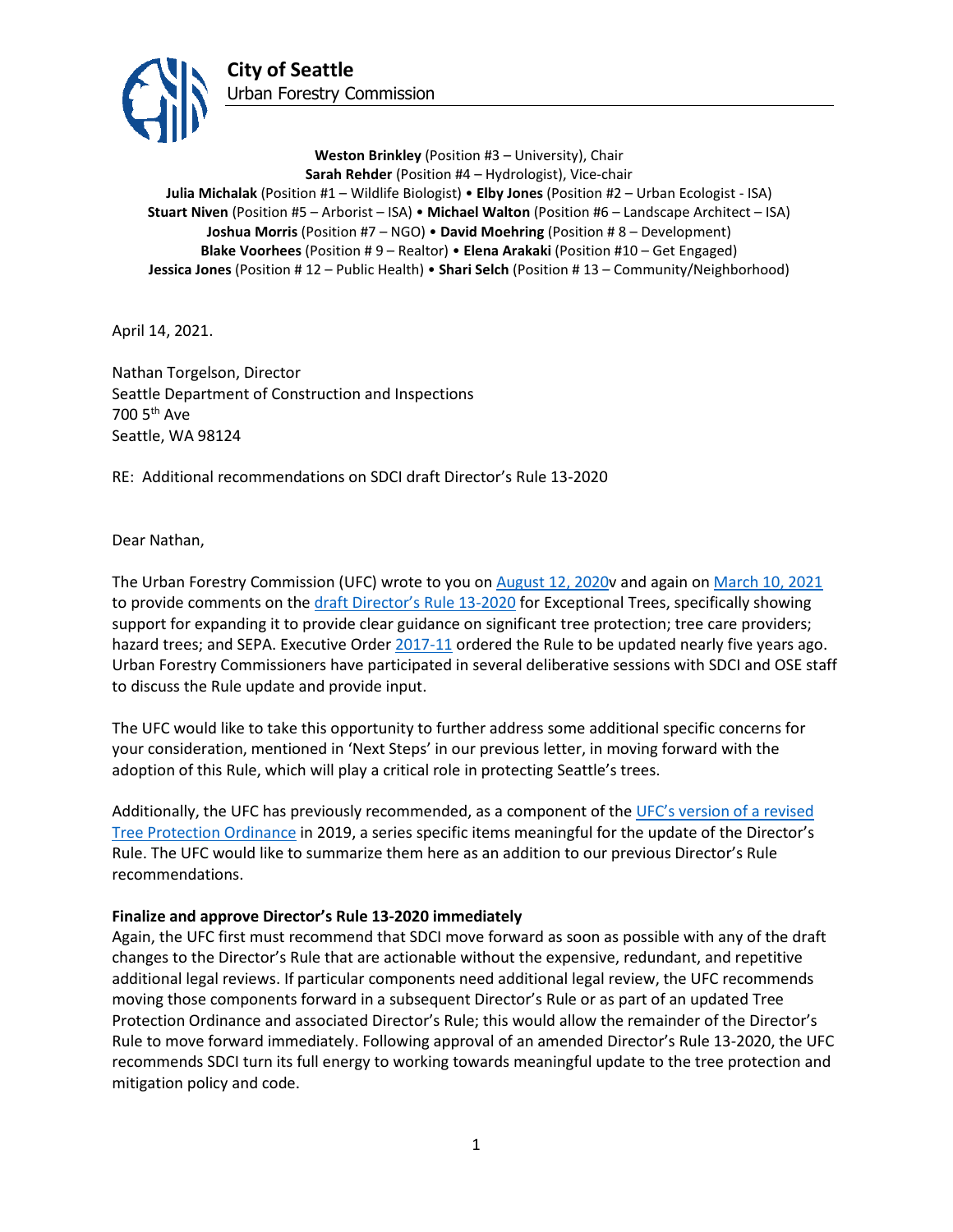## **Tree Assessments and Tracking**

Many communities identify minimum arborist assessment provisions within a guide, such a[s Kirkland.](https://www.kirklandwa.gov/Government/Departments/Planning-and-Building/Urban-Forestry/Arborist-Reports-Guide) The Seattle Municipal Code identifies the expected submittal standards for many architectural, engineering, and environmental reports, but it does not get into the same level of detail when referring to arborist reports. The UFC believes that thorough standardized arborist reports would create more equitable outcomes by standardizing reviews. Also, providing more certainty for developers with a streamlined process with clear expectations for tree protection could mitigate perceived cost increases due to enhanced tree protection.

The UFC recommends that arborists reports collect more information, with a more standardized approach, and that such reports be requ[i](#page-2-0)red in a wider variety of situations. The UFC recommends arborist reports be required whenever a [permit for a property is pulled,](http://www.seattle.gov/trees/regulations)<sup>[1](#page-1-0)</sup> or when tree work takes place involving significant, exceptional trees, Heritage trees, or tree groves. Th[e Tip 242:](http://www.seattle.gov/DPD/Publications/CAM/cam242.pdf) "Tree Protection Regulations in Seattle" must be updated to be explicit about arborist involvement and expectations.<sup>[2](#page-1-1)</sup>

Since the reviews for tree preservation plans during construction are to be in accordance to standards promulgated by SDCI's Director, the UFC recommends the following 10 items (based on the list from the [American Society of Consulting Arborists\)](https://www.asca-consultants.org/page/About) which will define arborist tree assessment reports, including:

- 1) Limits of the Assignment (Scope of Services).
- 2) Purpose and Use of the Report.
- 3) Arborist Observations (written description and images).
- 4) Analysis (tree measurement, visual assessment).
- 5) Discussions (tree condition, suitability for preservation, design considerations).
- 6) Construction Impact Ratings.
- 7) Specific Critical Root Zones (and Tree Protection Zones) for the property.
- 8) Arborist Conclusion and Recommendations.
- 9) Where referenced in lot subdivision and design development standards, a coordinated evaluation of options with the design consultant to maximize preserving existing significant trees to the extent that is reasonably possible, and
- 10) Appendix (as needed) Site Map, Tree Survey Data, Sample Protection, Bibliography, Assumptions, Certificate of Performance.

SDCI should include within the Tree Tracking database system all Significant trees on the site; trees removed; trees preserved; and trees replaced; noting at a minimum: tree species, common name, DSH, height, condition and location. Exceptional trees, Heritage trees, and tree groves should be noted as such in the Tree Tracking database system. Categories and criteria should be used for optimal alignment with SDOT tree tracking systems as well as Accela permit tracking.

SDCI should file with OSE quarterly reports to the City Council and relevant City Departments regarding all data collected from its Tree Tracking Worksheet including trees surveys, removed, and planted.

## **Tree Care Provider Acknowledgment**

The Director's Rule, as guided by both Seattle Ordinance and Executive Order is to contain a registry and code of ethics of work acknowledgement, similar to the one currently in use by SDOT. In addition to the elements outlined in the draft Director's Rule, the UFC recommends the further additions and

<span id="page-1-0"></span><sup>1</sup> http://www.seattle.gov/trees/regulations

<span id="page-1-1"></span><sup>2</sup> http://www.seattle.gov/DPD/Publications/CAM/cam242.pdf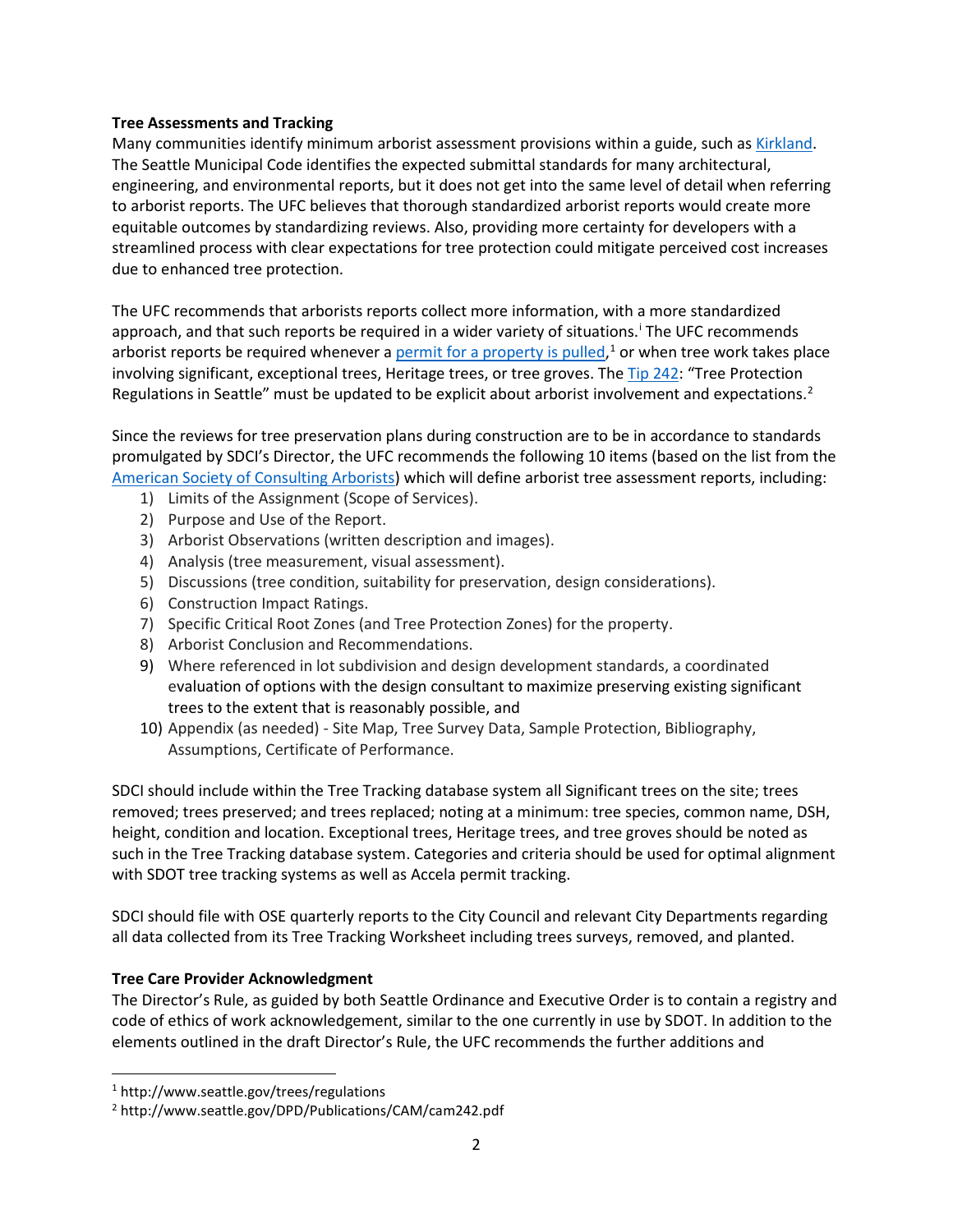clarifications included with the goal of closing loop-holes and increasing effectiveness of such a measure.

Tree Care Provider needs to be defined. The UFC recommends using the Washington State Labor and Industries (L&I) classification as anyone registered with L&I to conduct "Tree Care and Pruning Services." The UFC also recommends considering requiring anyone doing tree work to register with such a classification. Additionally, the UFC recommends defining "tree care providers" as provided in the current draft Director's Rule. Often times, illegal tree work is not carried out by professionals of any kind, meaning that focusing regulations only on formal business entities creates a large incentive for informal, untrained workers to conduct tree care. This is both unsafe and likely leads to unneeded tree destruction. The UFC recommends that "tree care providers" be defined as anyone removing or substantially pruning any Significant tree (DSH 6" or greater). Tree service providers should be registered within the State, licensed, bonded, and insured as well as comply with any requirements that would allow them to do business in Seattle.

The Acknowledgement Form signed by tree care providers should include specific reference to ANSI300 standards for tree care and required guidelines for maintaining an arborist certification. Additionally, the form should contain specific mention of prohibiting the advertising or selling of services under inaccurate claims of tree health, or personal or property safety.

The UFC looks forward to continuing to support the City in advancing the tree regulations update effort.

Thank you,

Weston Brinkley, Chair

<span id="page-2-0"></span>*<sup>i</sup> The Seattle Municipal Code only identifies the need for an arborist in limited circumstances and without definition of the work expectations in order by equitably evaluate projects and tree conditions. In fact, the code states "Tree preservation plans shall provide for protection of trees during construction according to standards promulgated by the Director." The limited sections are:*

<sup>1.</sup> *15.43.050 - [Tree Service Provider credential requirements](https://library.municode.com/wa/seattle/codes/municipal_code?nodeId=TIT15STSIUS_SUBTITLE_ISTUSOR_CH15.43TRVEMAPUPL_15.43.050TRSEPRRE) for streets, parks and public places.*

<sup>2.</sup> *23.44.020 - [Tree requirements](https://library.municode.com/wa/seattle/codes/municipal_code?nodeId=TIT23LAUSCO_SUBTITLE_IIILAUSRE_CH23.44RESIMI_SUBCHAPTER_IPRUSPEOU_23.44.020TRRE) for just residential single-family zones only when a tree preservation plan is called for.*